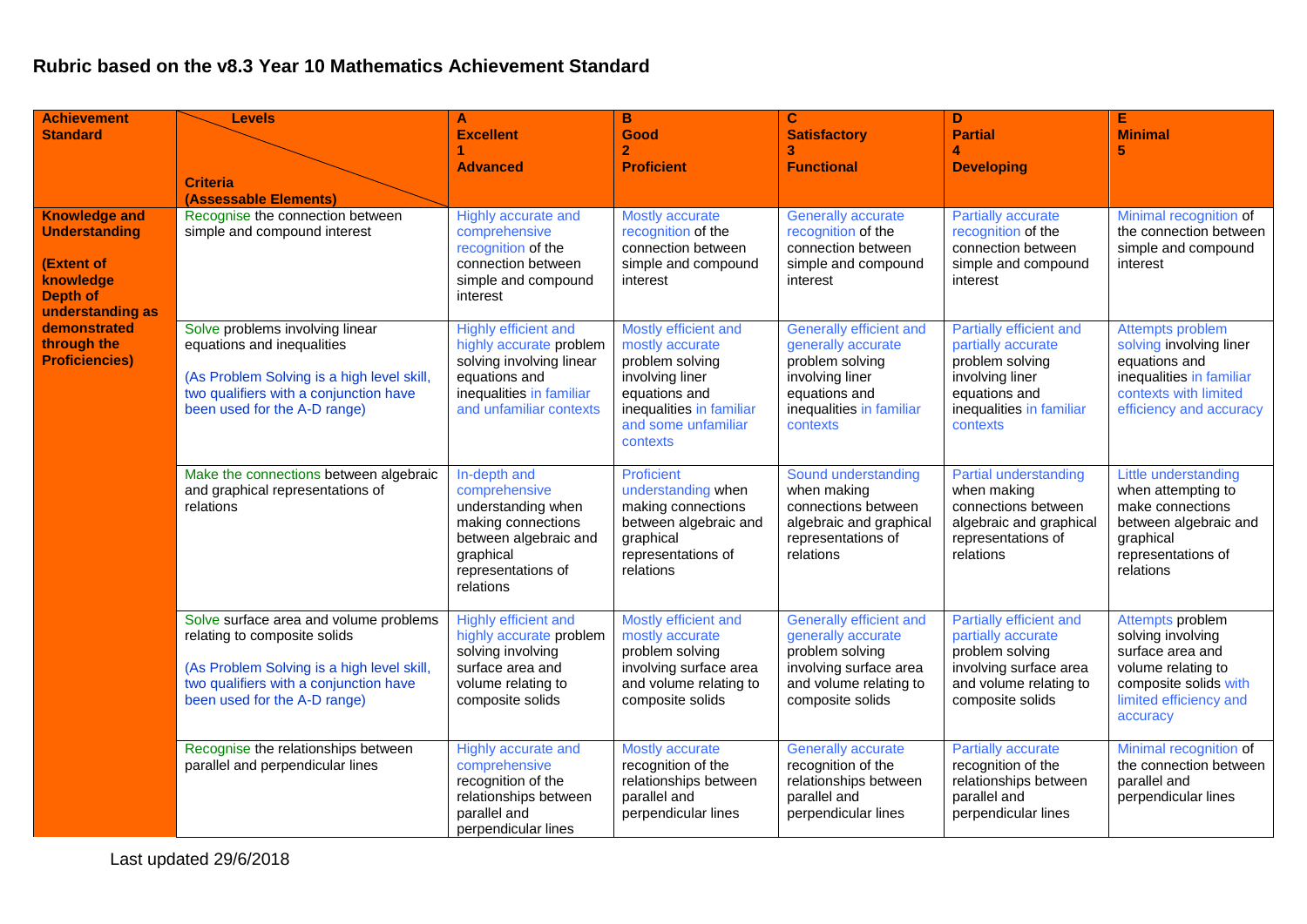## **Rubric based on the v8.3 Year 10 Mathematics Achievement Standard**

|                                                                                                                                 | Apply deductive reasoning to proofs and<br>numerical exercises involving plane<br>shapes                                                                                                                                                        | Highly logical and<br>successful application<br>of deductive reasoning<br>to proofs and numerical<br>exercises involving<br>plane shapes | <b>Mostly logical</b><br>application of deductive<br>reasoning to proofs and<br>numerical exercises<br>involving plane shapes | <b>Generally logical</b><br>application of deductive<br>reasoning to proofs and<br>numerical exercises<br>involving plane shapes    | <b>Partial logical</b><br>application of deductive<br>reasoning to proofs and<br>numerical exercises<br>involving plane shapes                    | <b>Limited deductive</b><br>reasoning of proofs and<br>numerical exercises<br>involving plane shapes                   |
|---------------------------------------------------------------------------------------------------------------------------------|-------------------------------------------------------------------------------------------------------------------------------------------------------------------------------------------------------------------------------------------------|------------------------------------------------------------------------------------------------------------------------------------------|-------------------------------------------------------------------------------------------------------------------------------|-------------------------------------------------------------------------------------------------------------------------------------|---------------------------------------------------------------------------------------------------------------------------------------------------|------------------------------------------------------------------------------------------------------------------------|
|                                                                                                                                 | Compare data sets by referring to the<br>shape of the various data displays<br>(As comparison of similarities and<br>differences is the high level skill of<br>analysis, two qualifiers with a conjunction<br>have been used for the A-D range) | Highly accurate and<br>highly logical<br>comparison of data sets<br>referring to the shape of<br>the various data<br>displays            | Mostly accurate and<br>mostly logical<br>comparison of data sets<br>referring to the shape of<br>the various data<br>displays | Generally accurate and<br>generally logical<br>comparison of data sets<br>referring to the shape of<br>the various data<br>displays | Partially accurate and<br>partially logical<br>comparison of data sets<br>referring to the shape of<br>the various data<br>displays with guidance | Limited comparison of<br>data sets referring to<br>the shape of the<br>various data displays<br>with direction         |
|                                                                                                                                 | Describe bivariate data where the<br>independent variable is time                                                                                                                                                                               | A lucid and<br>comprehensive<br>description of bivariate<br>data where the<br>independent variable is<br>time                            | A clear description of<br>bivariate data where the<br>independent variable is<br>time                                         | A generally clear<br>description of bivariate<br>data where the<br>independent variable is<br>time                                  | A partially clear<br>description of bivariate<br>data where the<br>independent variable is<br>time                                                | A vague description of<br>bivariate data where<br>the independent<br>variable is time                                  |
|                                                                                                                                 | Describe statistical relationships<br>between two continuous variables                                                                                                                                                                          | A lucid and<br>comprehensive<br>description of statistical<br>relationships between<br>two continuous<br>variables                       | A clear description of<br>statistical relationships<br>between two<br>continuous variables                                    | A generally clear<br>description of statistical<br>relationships between<br>two continuous<br>variables                             | A partially clear<br>description of statistical<br>relationships between<br>two continuous<br>variables                                           | A vague description of<br>statistical relationships<br>between two<br>continuous variables                             |
|                                                                                                                                 | Evaluate statistical reports<br>(As Evaluation is a high level skill, two<br>qualifiers with a conjunction have been<br>used for the A-C range)                                                                                                 | Comprehensive and<br>insightful evaluation of<br>statistical reports                                                                     | <b>Proficient and</b><br>perceptive evaluation of<br>statistical reports                                                      | Capable and thoughtful<br>evaluation of statistical<br>reports                                                                      | Obvious evaluation of<br>statistical reports with<br>guidance                                                                                     | Evaluation of statistical<br>reports with direction                                                                    |
| <b>Mathematical</b><br><b>Skills</b><br>(Sophistication of<br>skills as<br>demonstrated<br>through the<br><b>Proficiencies)</b> | Expand binomial expressions and<br>factorise monic quadratic expressions                                                                                                                                                                        | <b>Highly fluent expansion</b><br>of binomial expressions<br>and factorisation of<br>monic quadratic<br>expressions                      | Mostly fluent expansion<br>of binomial expressions<br>and factorisation of<br>monic quadratic<br>expressions                  | <b>Generally fluent</b><br>expansion of binomial<br>expressions and<br>factorisation of monic<br>quadratic expressions              | <b>Partially fluent</b><br>expansion of binomial<br>expressions and<br>factorisation of monic<br>quadratic expressions                            | Limited expansion of<br>binomial expressions<br>and factorisation of<br>monic quadratic<br>expressions                 |
|                                                                                                                                 | Find unknown values after substitution<br>into formulas                                                                                                                                                                                         | <b>Highly competent</b><br>finding of unknown<br>vales after substitution<br>into formulas with<br>comprehensive<br>justification        | Mostly competent<br>finding of unknown<br>vales after substitution<br>into formulas that is<br>well-justified                 | <b>Generally competent</b><br>finding of unknown<br>vales after substitution<br>into formulas with<br>adequate justification        | Some competence in<br>finding of unknown<br>vales after substitution<br>into formulas with<br>partial justification                               | Limited competence in<br>finding of unknown<br>vales after substitution<br>into formulas with<br>minimal justification |